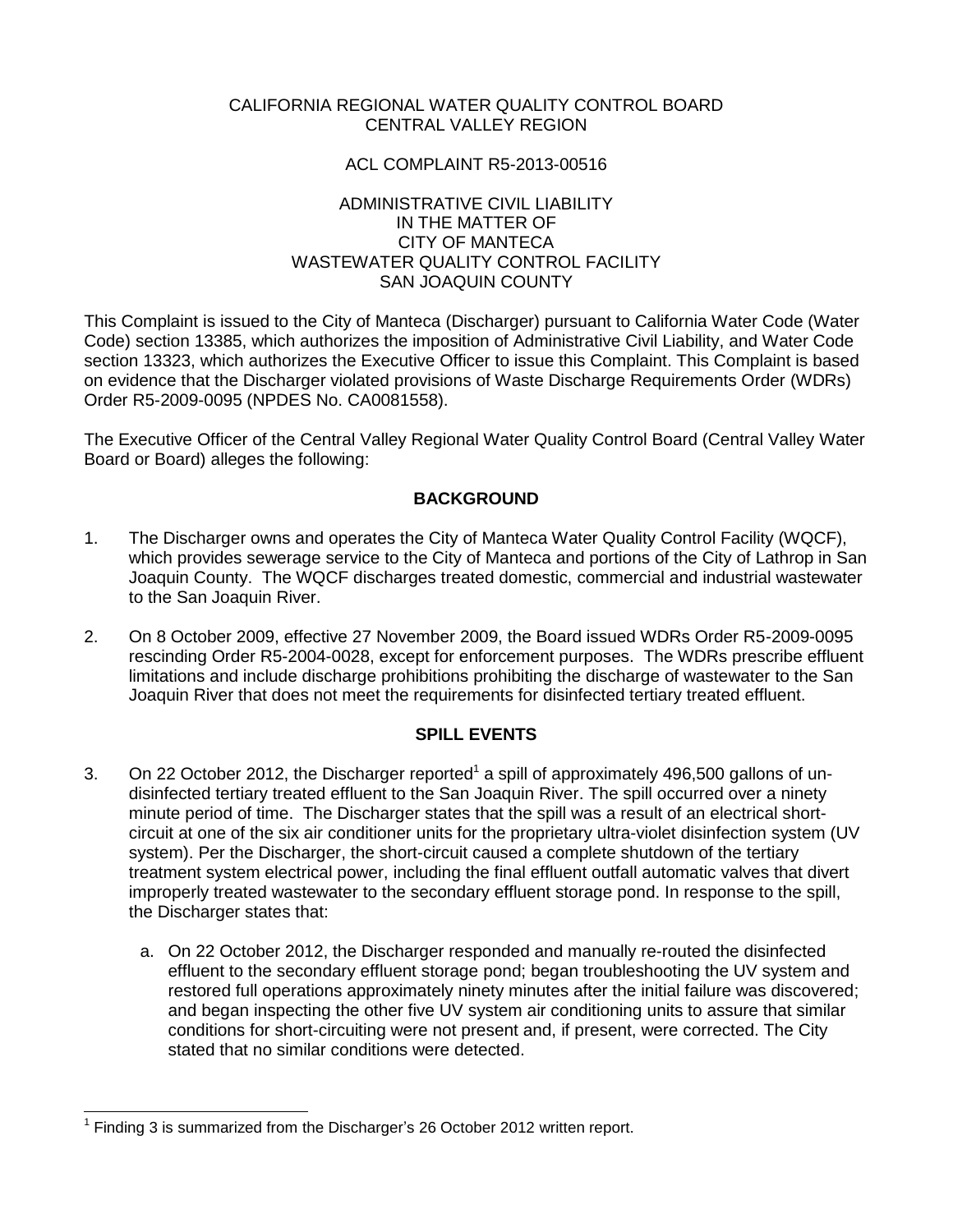- b. On 23 October 2012, a conference call was held with the Discharger's supervisory control and data acquisition (SCADA) controls contractor. The parties created a corrective action plan to improve SCADA failsafe features to mitigate a recurrence of a similar condition. The plan included directing the UV System vendor to program an instantaneous diversion when an alarm is sent from the UV System to the SCADA system.
- c. On 13/14 November 2012, the UV System vendor completed the programing update, thereby improving communications between the UV system and the SCADA system.
- 4. On 30 November 2012, the Discharger reported<sup>2</sup> a spill of approximately 294,300 gallons of undisinfected tertiary treated effluent to the San Joaquin River. The spill occurred over a one hour period of time. The Discharger states that the spill was a result of an electrical short-circuit at another one of the UV system's six air conditioner units. Per the Discharger, the short-circuit caused a compete shut down of the tertiary system electrical power, including the final effluent outfall automatic valves that divert improperly treated wastewater to the secondary effluent storage pond. Although the Discharger had previously stated that the issue had been fixed by the UV system vendor, the problem re-occurred within a short period of time.
- 5. The Discharger investigated and found the electrical sensitivity settings for the electrical circuit protection devices were such that all power feeding the entire UV System would be cut off if an electrical short occurred in a minor sub-system. Per the Discharger, both AC unit failures caused an electrical short thereby cutting off all power, including power to the communication system between the UV System and the SCADA system. The City corrected the problem on 4 December 2012.

# **REGULATORY CONSIDERATIONS**

- 6. The *Water Quality Control Plan for the Sacramento River and San Joaquin River Basins, Fourth Edition* (Basin Plan) designates beneficial uses, establishes water quality objectives, contains implementation plans and policies for protecting waters of the basin, and incorporates by reference plans and policies adopted by the State Water Resources Control Board.
- 7. Pursuant to WDRs Order No. R5-2009-0095, the WQCF discharges disinfected tertiary level treated effluent from Discharge Point No.001 to the San Joaquin River. The San Joaquin River is a water of the State and of the United States, within the Sacramento-San Joaquin Delta.
- 8. The Basin Plan designates the beneficial uses of the San Joaquin River as municipal and domestic supply; agricultural supply, including irrigation and stock watering; industrial process supply; industrial service supply; water contact recreation, including canoeing and rafting; noncontact water recreation; warm freshwater habitat; cold fresh water habitat; migration of aquatic organisms, warm and cold; spawning, reproduction, and/or early development, warm; wildlife habitat; and navigation.
- 9. Administrative civil liabilities may be sought and imposed for violations of a Discharger's NPDES permit and/or applicable Board orders pursuant to the procedures described in Water Code section 13323. This Administrative Civil Liability Complaint alleges the Discharger's acts and/or

l

 $2$  Findings 4 and 5 are summarized from the Discharger's 5 December 2012 written report.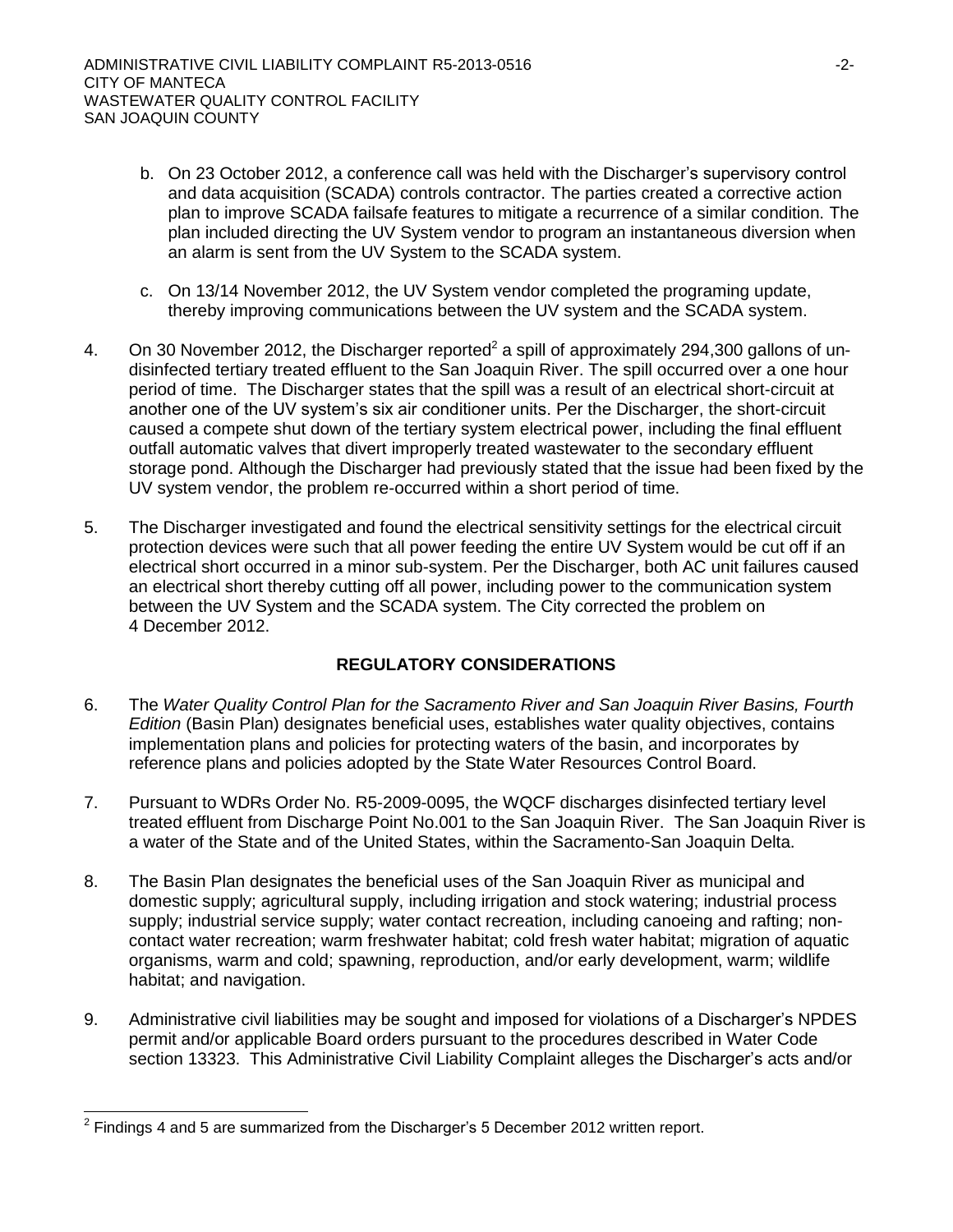failure to act constitutes a violation of WDRs R5-2009-0095 and seeks administrative civil liabilities under Water Code section 13385.

10. Issuance of this Administrative Civil Liability Complaint to enforce Water Code Division 7, Chapter 5.5 is exempt from the provisions of the California Environmental Quality Act (Pub. Resources Code § 21000 et seq.), in accordance with California Code of Regulations, title 14, sections 15307, 15308, 15321(a)(2) and all applicable law.

## **CALCULATION OF CIVIL LIABILITIES UNDER WATER CODE SECTION 13385**

- 11. Section 301 of the Clean Water Act (33 U.S.C. § 1311) and Water Code section 13376 prohibit discharge of pollutants to surface waters except in compliance with a National Pollutant Discharge Elimination System (NPDES) permit.
- 12. Water Code section 13385 states, in relevant part:
	- (a) Any person who violates any of the following shall be liable civilly in accordance with this section:

(2) A waste discharge requirement … issued pursuant to [Water Code, Division 7, Chapter 5.5]…

- (4) An order or prohibition issued pursuant to Section 13243…
- 13. Water Code section 13243 states:

A regional board, in a water quality control plan or in waste discharge requirements, may specify certain conditions or areas where the discharge of waste, or certain types of waste, will not be permitted.

- 14. WDR Order R5-2009-0095 was issued pursuant to Chapter 5.5, and specifies the conditions under which waste may be discharged. The discharges to surface water described in paragraphs in 3 and 4 are violations of Discharge Prohibition III.1 of WDRs Order R5-2009-0095, and thus render the Discharger liable under Water Code section 13385, subdivision (a)(2) and (a)(4).
- 15. Water Code section 13385 states, in relevant part:

(c) Civil liability may be imposed administratively by the state board or a regional board…in an amount not to exceed the sum of both of the following:

(1) Ten thousand dollars (\$10,000) for each day in which the violation occurs.

(2) Where there is a discharge, any portion of which is not susceptible to cleanup or is not cleaned up, and the volume discharged but not cleaned up exceeds 1,000 gallons, an additional liability not to exceed ten dollars (\$10) multiplied by the number of gallons by which the volume discharged but not cleaned up exceeds 1,000 gallons.

(e) ….At a minimum, liability shall be assessed at a level that recovers the economic benefits, if any, derived from the acts that constitute the violation.

16. **Maximum Civil Liability for Discharge to Surface Waters:** Per Water Code section 13385, civil liability imposed administratively by the Central Valley Water Board may not exceed \$10,000 for each day in which the violation occurs, plus \$10 per gallon for each gallon of waste discharged over 1,000 gallons per spill event. The Discharger spilled 790,800 gallons of tertiary treated undisinfected wastewater over two spill events. Therefore, at \$10 per gallon for discharges in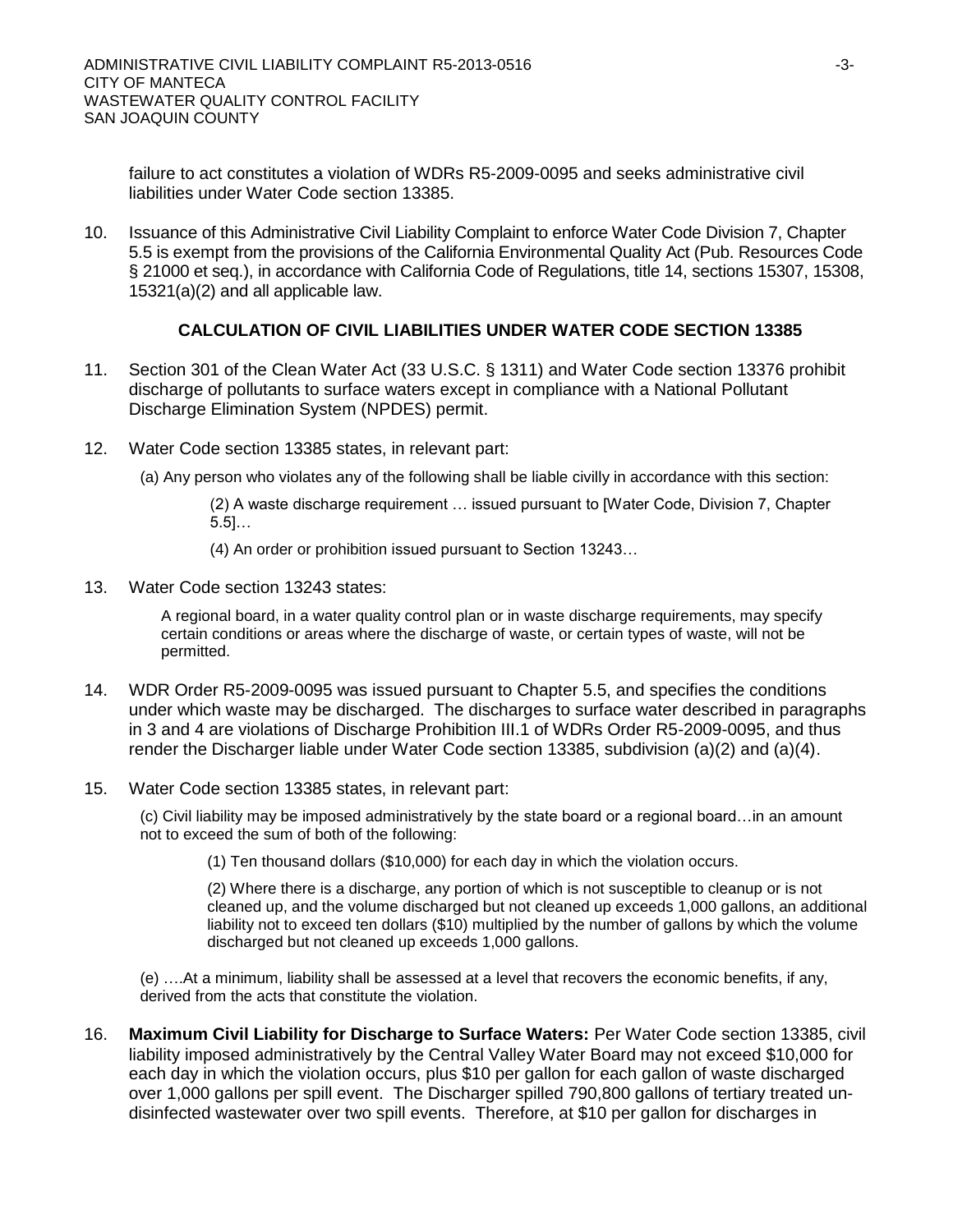excess of 1,000 gallons, and at \$10,000 per day for each day of the discharge, the maximum administrative civil liability that may be assessed pursuant to Water Code section 13385 is **seven million nine hundred and eight thousand dollars** (**\$7,908,000)**.

17. **Minimum Civil Liability for Discharge to Surface Waters:** Pursuant to Water Code section 13385(e), civil liability, at a minimum, must be assessed at a level that recovers the economic benefits, if any, derived from the acts that constitute the violation. The Discharger received little to no economic benefit from the spills, as the cost to troubleshoot the problem, reprogram the SCADA system, and reset the electrical breakers was minimal. Therefore, staff did not further assess the economic benefit in determining the liability.

# **PROPOSED ADMINISTRATIVE CIVIL LIABILITY**

- 18. Pursuant to Water Code section 13385, subdivision (e), in determining the amount of any civil liability imposed under Water Code section 13385(c), the Board is required to take into account the nature, circumstances, extent, and gravity of the violations, whether the discharges are susceptible to cleanup or abatement, the degree of toxicity of the discharges, and, with respect to the violator, the ability to pay, the effect on its ability to continue its business, any voluntary cleanup efforts undertaken, any prior history of violations, the degree of culpability, economic benefit or savings, if any, resulting from the violations, and other matters that justice may require.
- 19. On 17 November 2009, the State Water Board adopted Resolution No. 2009-0083 amending the Water Quality Enforcement Policy (Enforcement Policy). The Enforcement Policy was approved by the Office of Administrative Law and became effective on 20 May 2010. The Enforcement Policy establishes a methodology for assessing administrative civil liability that addresses the factors that must be considered when imposing an administrative civil liability under Water Code section 13385(e). The entire Enforcement Policy can be found at:

[http://www.waterboards.ca.gov/water\\_issues/programs/enforcement/docs/enf\\_policy\\_final11179.](http://www.waterboards.ca.gov/water_issues/programs/enforcement/docs/enf_policy_final11179.pdf) [pdf](http://www.waterboards.ca.gov/water_issues/programs/enforcement/docs/enf_policy_final11179.pdf)

- 20. This administrative civil liability was derived from the use of the penalty methodology in the Enforcement Policy, as explained in detail in Attachment A. The proposed civil liability takes into account such factors as the Discharger's culpability, history of violations, ability to pay and continue in business, and other factors as justice may require.
- 21. As described in paragraph 16, the maximum administrative civil liability for the above violations is \$7,908,000.However, based on consideration of the above facts and after applying the penalty methodology, the Executive Officer of the Central Valley Water Board proposes that civil liability be imposed administratively on the Discharger in the amount of **\$87,492**, which includes the recovery of enforcement staff costs. The specific factors considered in this administrative civil liability are detailed in Attachment A.
- 22. Notwithstanding the issuance of this Complaint, the Central Valley Water Board retains the authority to assess additional civil liabilities for violations of the requirements of the Discharger's waste discharge requirements and/or applicable orders for which civil liabilities have not yet been assessed, or for violations that may subsequently occur.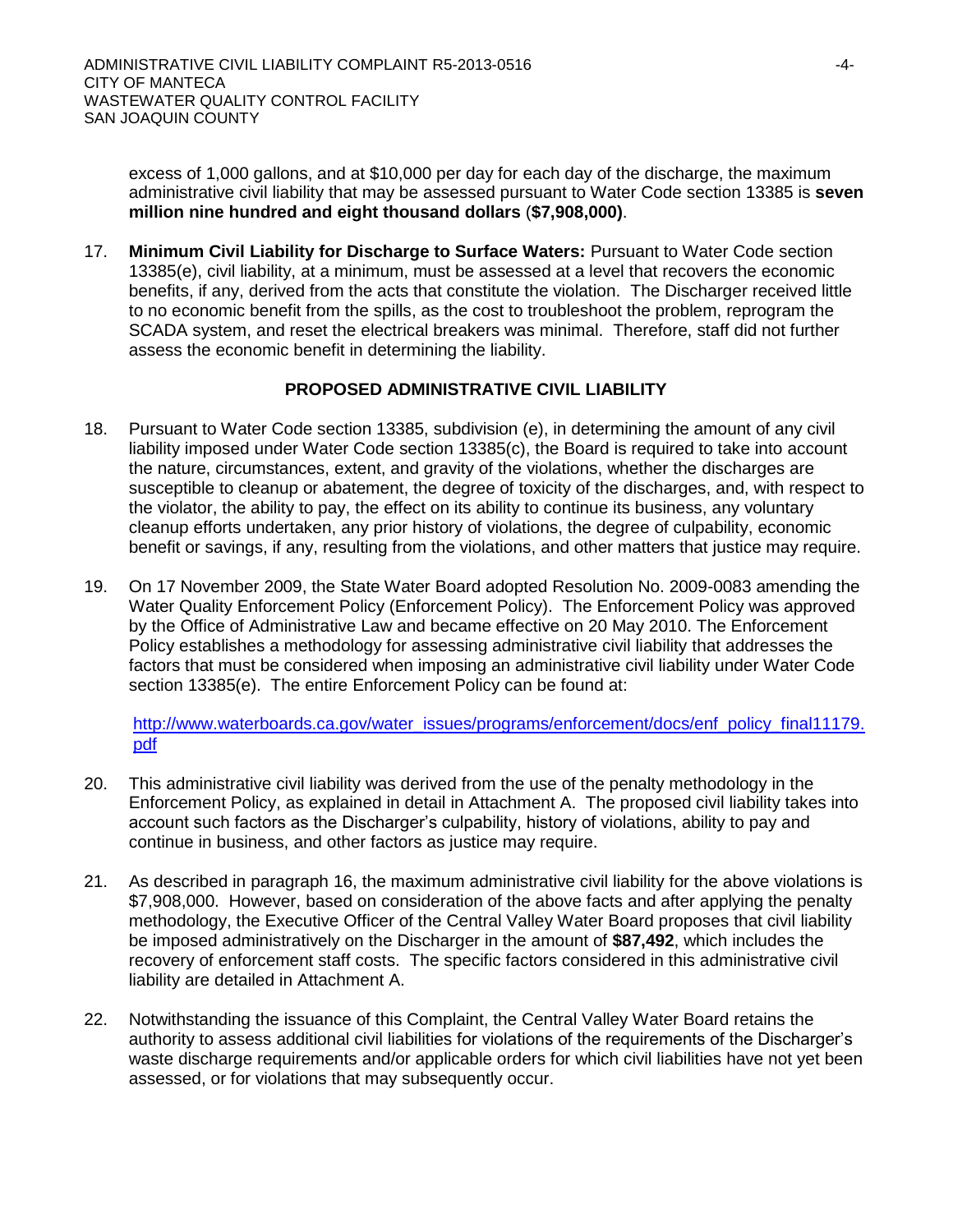# **CITY OF MANTECA IS HEREBY GIVEN NOTICE THAT:**

- 1. The Executive Officer of the Central Valley Water Board proposes that the Discharger be assessed an Administrative Civil Liability in the amount of **eighty seven thousand four hundred ninety two dollars (\$87,492)**. The amount of the proposed liability is based upon an analysis of the factors cited in Water Code section 13385 and the Enforcement Policy, accounts for \$7,500 in staff costs.
- 2. A hearing on this matter will be conducted at the Central Valley Water Board meeting scheduled on **30/31 May 2013**, unless one of the following occurs by **29 March 2013:**
	- a) The Discharger waives the hearing by completing the attached form (checking the box next to Option #1) and returning it to the Central Valley Water Board, along with payment for the proposed civil liability of **eighty seven thousand four hundred ninety two dollars (\$87,492)**; or
	- b) The Central Valley Water Board agrees to postpone any necessary hearing after the Discharger requests to engage in settlement discussions by checking the box next to Option #2 on the attached form, and returns it to the Board along with a letter describing the issues to be discussed; or
	- c) The Central Valley Water Board agrees to postpone any necessary hearing after the Discharger requests a delay by checking the box next to Option #3 on the attached form, and returns it to the Board along with a letter describing the issues to be discussed.
- 3. If a hearing is held, the Central Valley Water Board will consider whether to affirm, reject, or modify the proposed Administrative Civil Liability, or whether to refer the matter to the Attorney General for recovery of judicial civil liability.
- 4. If this matter proceeds to hearing, the Executive Officer reserves the right to amend the proposed amount of civil liability to conform to the evidence presented, including but not limited to, increasing the proposed amount to account for the costs of enforcement (including staff, legal and expert witness costs) incurred after the date of the issuance of this Complaint through completion of the hearing.

Original Signed by Andrew Altevogt for

PAMELA C. CREEDON, Executive Officer

4 March 2013

Date

Attachment A: Penalty Calculations

MoF/NM/WSW: 21 February 2013